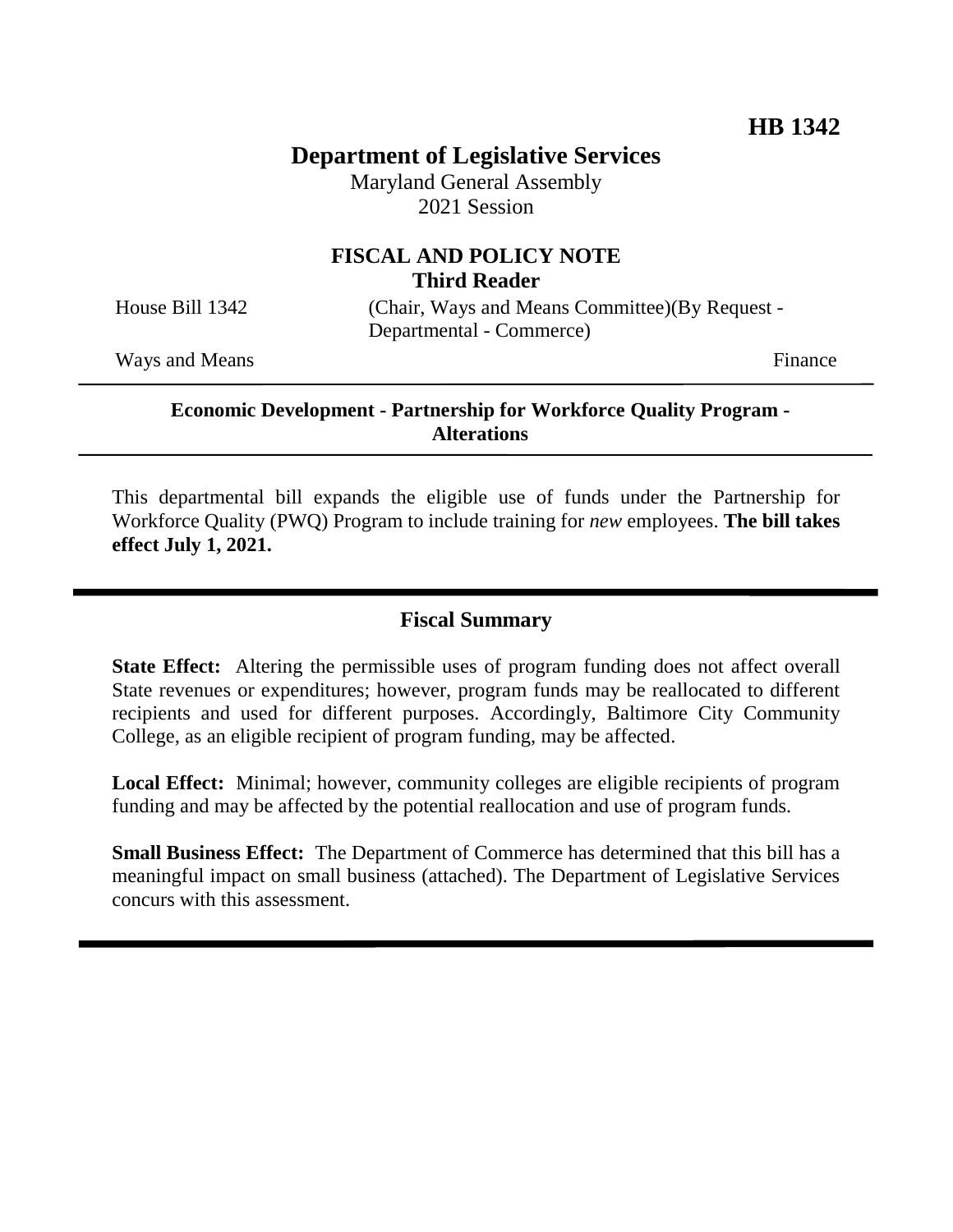# **Analysis**

**Current Law:** The purpose of the PWQ Program, administered by Commerce, is to provide training services to:

- improve the competitiveness and productivity of the State's workforce and business community;
- upgrade employee skills for new technologies or production processes; and
- assist employers located in the State in promoting employment stability.

In order to receive assistance under the program, a Maryland-based employer must request training assistance in job-specific skills to upgrade or retain *existing* Maryland-based employees (as covered under the State unemployment insurance law). Grants may be awarded for job-specific training assistance to an eligible business, community college, private career school, State-accredited training agency, trade association, or union-sponsored training program. Manufacturers and employers threatened by the pressures of increased foreign or domestic competition must be prioritized.

Program funds may be used for costs associated with the direct delivery of instruction, including curriculum development, course materials, and instructors' salaries and expenses for training. The program may not contribute more than 50% of direct training costs for job-specific training assistance. Program money may not be used for capital equipment for an employer or trainee wages. An employer may not receive more than \$200,000 per year from the program.

The PWQ Fund is a special fund established to provide grants and cover the program's administrative and related costs. The Governor must include at least \$1.0 million annually in the State budget for the program. At least 60% of the money available to the program must be reserved for employers with 150 or fewer employees based in the State. Up to 20% of available program funding may be provided to an employer with more than 500 employees in limited circumstances.

**Background:** The PWQ Program provides reimbursable grants that match investments made by Maryland's manufacturing and technology companies in employee training. The program was established in 1989 but slowly received less funding over time. The program has received little or no funding for most of the past decade, but funding was provided again beginning in fiscal 2018 – \$1.0 million each year. In fiscal 2018 and 2019, program grant funding supported 59 companies.

Commerce advises that the PWQ Program is designed specifically to upskill or retain existing Maryland-based employees of manufacturers or businesses threatened by the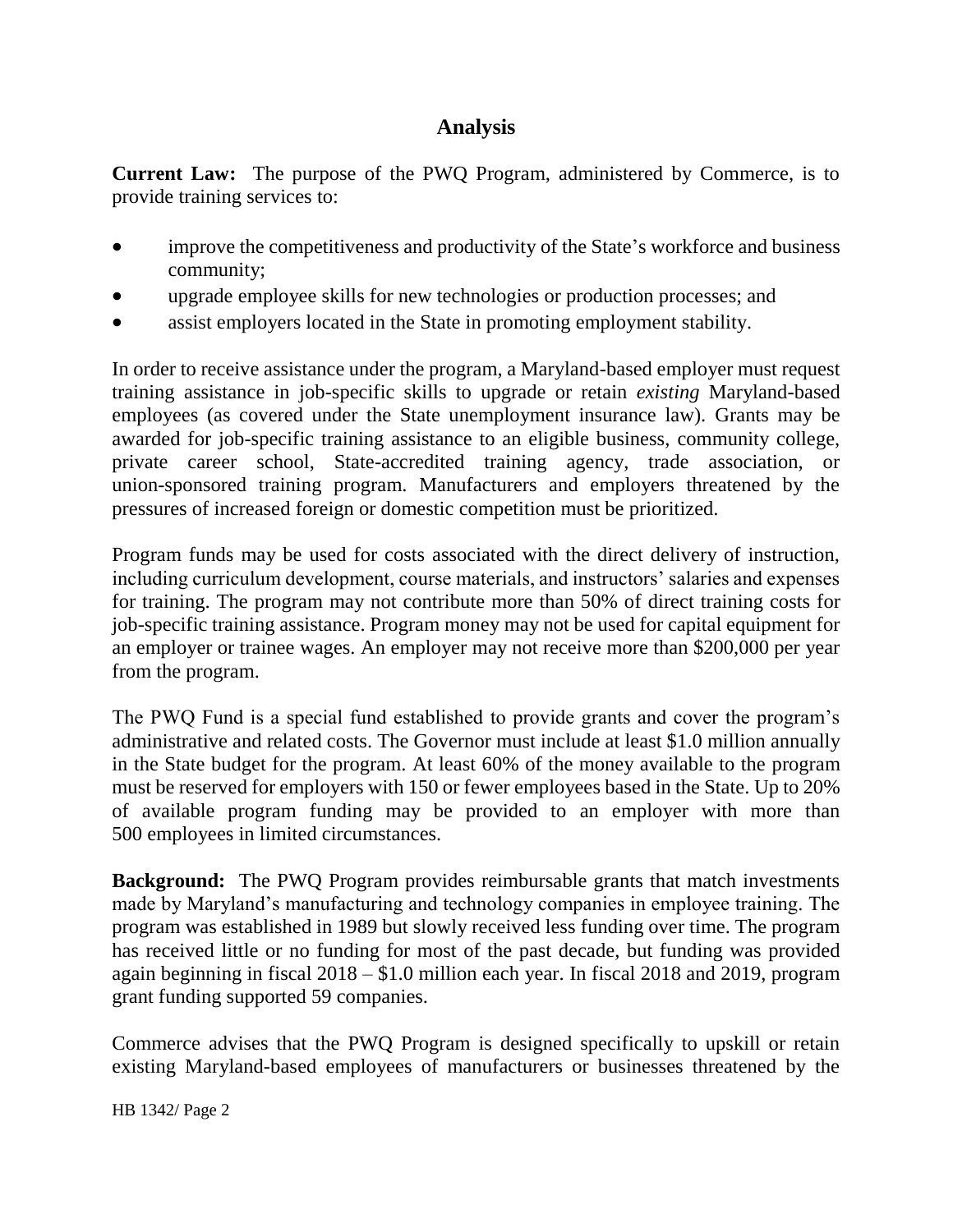pressure of increased competition. Consequently, the program does not cover new employee workforce development or technology-based training.

The PWQ Program offers similar training support as the Maryland Business Works (MBW) Program in the Maryland Department of Labor. However, the MBW Program is primarily focused on encouraging apprenticeships and other areas that are not within the purview of PWQ.

## **Additional Information**

**Prior Introductions:** Legislation containing a similar expansion of the program was considered during the 2020 legislative session. SB 26 passed the Senate and was referred to the House Economic Matters Committee, but no further action was taken. Its cross file, HB 851, passed the House with amendments and was referred to the Senate Finance Committee, but no further action was taken.

**Designated Cross File:** None.

**Information Source(s):** Department of Commerce; Maryland Department of Labor; Department of Legislative Services

| <b>Fiscal Note History:</b> | First Reader - March 10, 2021 |
|-----------------------------|-------------------------------|
| rh/vlg                      | Third Reader - March 22, 2021 |

Analysis by: Stephen M. Ross Direct Inquiries to:

(410) 946-5510 (301) 970-5510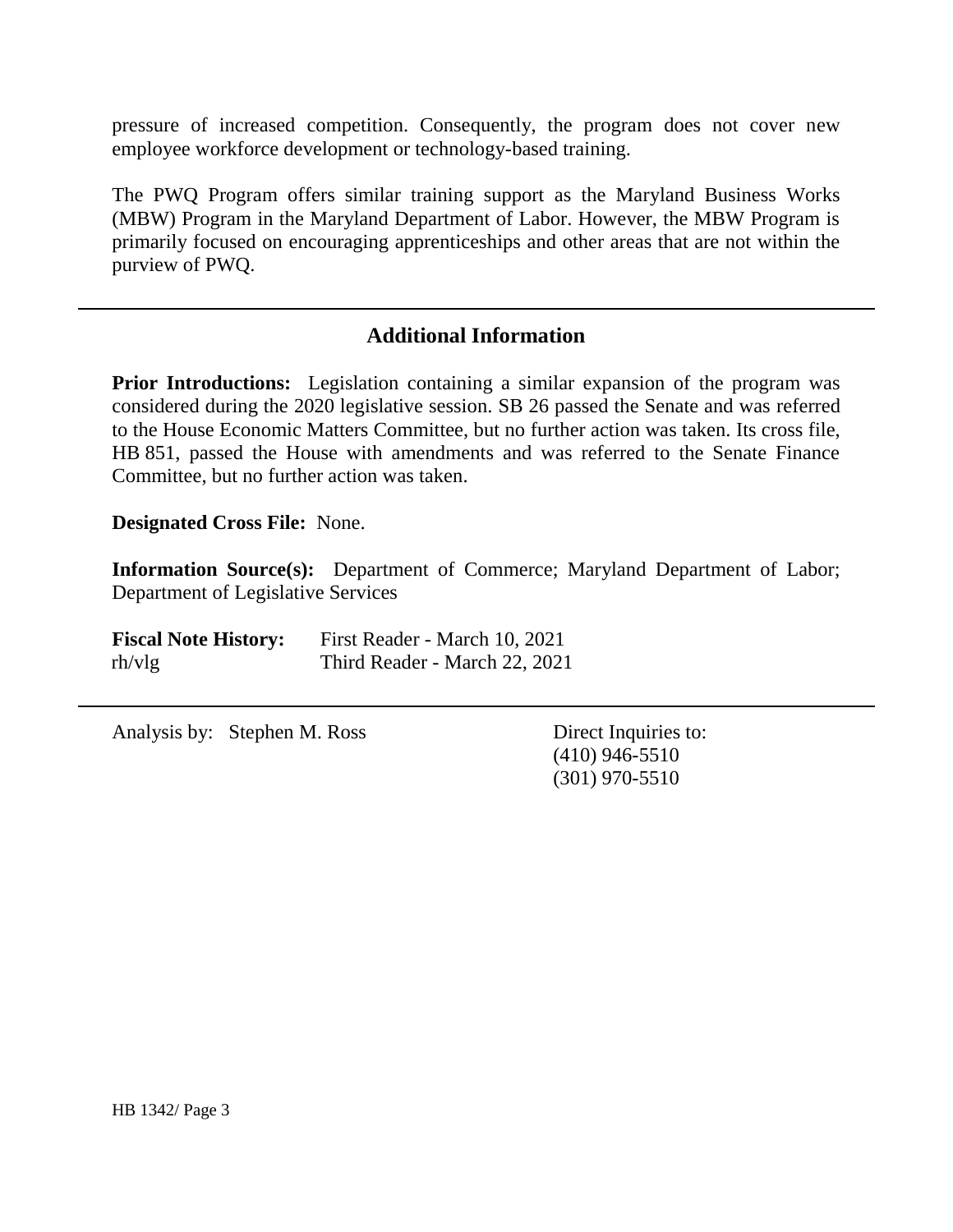### **ANALYSIS OF ECONOMIC IMPACT ON SMALL BUSINESSES**

- TITLE OF BILL: Economic Development Partnership for Workforce Quality Program Alterations
- BILL NUMBER: HB 1342
- PREPARED BY: Michael Siers

#### PART A. ECONOMIC IMPACT RATING

This agency estimates that the proposed bill:

WILL HAVE MINIMAL OR NO ECONOMIC IMPACT ON MARYLAND SMALL BUSINESS

**OR**

 $X$  WILL HAVE MEANINGFUL ECONOMIC IMPACT ON MARYLAND SMALL **BUSINESSES** 

#### PART B. ECONOMIC IMPACT ANALYSIS

Skilled labor is critical to ensuring businesses are able to grow and thrive in Maryland. In 2020, a survey of corporate executives found that skilled labor was the second most important factor for site selection after highway access; 92.3 percent of respondents rated skilled labor as either "very important" or "important."

Nationally, there is a shortage of skilled workers in manufacturing and technology occupations. A 2018 study by Deloitte estimated that 4.6 million manufacturing jobs will need to be filled over the next decade, but that 2.4 million of those jobs may remain unfilled due to a lack of skilled workers. Even in the current economic landscape, Maryland employers are facing challenges in hiring skilled workers. In August 2020, according to data from the Maryland Workforce Exchange, there were 2,642 openings for production workers but only 1,095 candidates registered with the exchange. For computer and math occupations, there were 12,186 job openings and only 2,616 candidates in the system.

Skills shortages inhibit the ability of businesses to expand or even open their doors in Maryland in the first place. This has significant impacts on Maryland's economy. For example, jobs in manufacturing and technology generally pay more than the average wage in Maryland. For